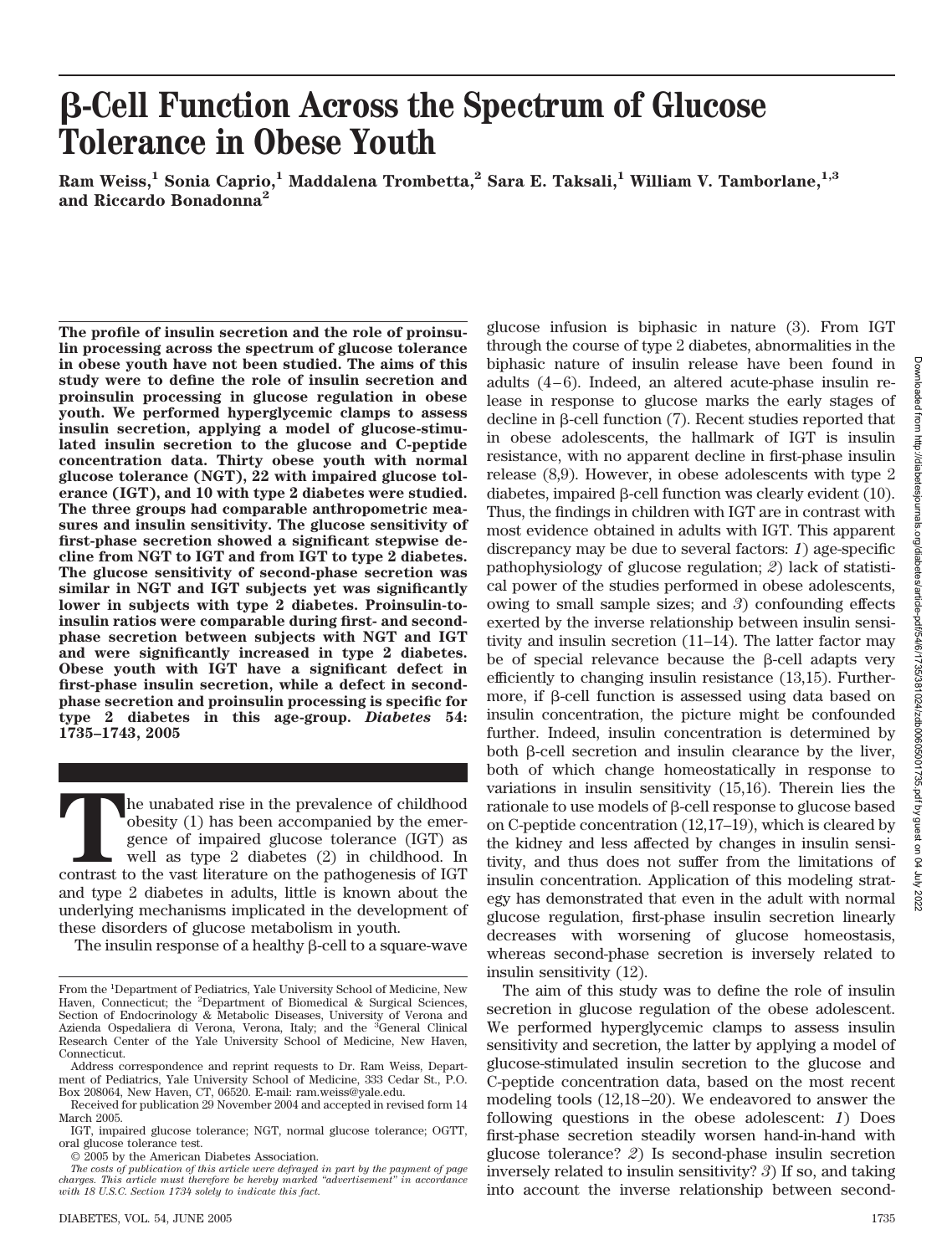phase secretion and insulin sensitivity, is second-phase impaired in parallel with the alterations in glucose tolerance?

Another postulated early defect in  $\beta$ -cell function is in proinsulin processing. Proinsulin-to-insulin conversion is a highly efficient process in the  $\beta$ -cell (21). An increased proinsulin-to-insulin ratio is suggestive of an abnormality of proinsulin processing and has been found in some studies in adults with IGT and type 2 diabetes (22), while not in others (23). Elevated proinsulin levels predict the development of diabetes in adults (24), and the proinsulinto-insulin ratio is strongly correlated with first-phase insulin secretion (25). Whether a proinsulin processing defect is present in the obese adolescent with IGT is unknown. To gain insights into the role of altered proinsulin processing in the development of IGT and type 2 diabetes in obese adolescents, we measured proinsulin levels and calculated the proinsulin-to-insulin ratios at fasting and in response to an acute hyperglycemia.

#### **RESEARCH DESIGN AND METHODS**

Subjects were recruited from a multiethnic cohort of obese children and adolescents drawn from the Pediatric Obesity Clinic at Yale. All participants underwent a standard oral glucose tolerance test (OGTT) as described (26). Thereafter, subjects were asked to volunteer for performing the hyperglycemic clamp. Eligible subjects with normal glucose tolerance (NGT) or IGT had to be 8–20 years of age, on no medications that may alter glucose metabolism, and otherwise healthy. Subjects with type 2 diabetes were within 6 months of diagnosis, and none had positive autoimmune markers of type 1 diabetes (GAD-65, ICA-512, and IA). All underwent a complete physical examination and detailed medical history. All had a BMI *Z* score >2 for age and sex. IGT and type 2 diabetes were defined according to the American Diabetes Association guidelines (27).

A total of 62 subjects were studied: 30 had NGT, 22 had IGT, and 10 had type 2 diabetes. Of these, 22 subjects have been described in a previous publication (8). Participants were instructed by a dietitian to follow a diet of at least 250 g of carbohydrates per day for 3 days before the study and to refrain from physical activity. Subjects with type 2 diabetes were instructed to stop metformin 3 days before the study. Subjects on insulin were instructed to withhold medium-acting insulin (NPH or Lente) for 36 h before the study and to use only an insulin analog during that time, up to 12 h before the study.

**Metabolic studies: hyperglycemic clamp.** Hyperglycemic clamps were performed as previously described (8). To quantify insulin secretion, plasma glucose was rapidly raised to 11.1 mmol/l by infusing 20% dextrose at variable rates and was kept at that level for 120 min (8,28). Samples were drawn at 2, 4, 6, 8, and 10 min and every 10 min afterward for glucose, insulin, and C-peptide concentrations. Proinsulin was measured at 2, 4, 6, 8, and 10 min and every 30 min thereafter.

**Analytical methods.** Plasma glucose was determined with a YSI 2700 Analyzer (Yellow Springs Instruments). Plasma lipid levels were determined with an AutoAnalyzer (Roche-Hitachi 747-200). Plasma free fatty acids were assayed by a colorimetric method. Plasma insulin was measured with a radioimmunoassay (Linco, St. Charles, MO), which has <1% cross-reactivity with C-peptide and proinsulin. Plasma C-peptide levels were determined with an assay made by Diagnostic Product (Los Angeles, CA). Total proinsulin was measured with another radioimmunoassay kit (Linco), which has no crossreactivity with insulin and a detection limit of 0.15 pmol. The intra-assay variation was 4.5% for insulin and 5.9% for C-peptide, and the interassay variation was 10% for insulin and 11% for C-peptide.

**Analysis of the hyperglycemic clamp data.** Insulin sensitivity (*S*<sup>i</sup> ) during the hyperglycemic clamp was computed as the ratio of the glucose clearance (computed as the ratio of glucose infusion rate divided by the average glucose concentration) between 60 and 120 min of the clamp normalized by body surface area and divided by the average insulin concentration during the same time interval (*S*<sub>i</sub> units are ml  $\cdot$  min<sup>-1</sup> $\cdot$  m<sup>-2</sup> per pmol/l). Incremental first-phase concentration of insulin and C-peptide was calculated as the mean value in 2, 4, 6, 8, and 10 min minus the fasting level. Mean second-phase concentration of insulin and C-peptide was calculated as the mean value between 60 and 120 min.

The analysis of the glucose and C-peptide curves during the hyperglycemic clamp follows the general strategy proposed by several laboratories (12,19,20) with some slight modifications. Briefly, insulin secretion during the hyperglycemic clamp is the sum of three components: *1*) basal (postabsorptive) insulin secretion rate; *2*) insulin secretion in response to the rate of increase in plasma glucose ("dynamic" secretion component [12,19–20]), known as first-phase insulin secretion; *3*) insulin secretion in response to the actual glucose levels above the postabsorptive glucose concentration ("static" or "proportional" secretion component [12,19–20]), known as second-phase insulin secretion.

A complete description of the modeling strategy can be found in the APPENDIX. Parameters were estimated by implementing this minimal model of C-peptide secretion in the SAAM-II 1.1.2 software (SAAM Institute, Seattle, WA). Numerical values of the unknown parameters were estimated by using nonlinear least squares. Weights were chosen optimally, i.e., equal to the inverse of the variance of the measurement errors, which were assumed to be additive, uncorrelated, with zero mean, and a constant coefficient of variation (CV) of 13%.

The main outputs of this model are:

- Glucose sensitivity of first-phase secretion (dynamic secretion component): expressed as the amount of insulin secreted in response to an increase rate of 1 mmol/l in glucose concentration between time  $0'$  and  $1'$  of the study (units: pmol  $\cdot$  m<sup>-2</sup>  $\cdot$  [mmol  $\cdot$  l<sup>-1</sup>  $\cdot$  min<sup>-1</sup>]<sup>-1</sup>). The CVs of glucose sensitivity of first-phase secretion were 8.8  $\pm$  1.1, 10.3  $\pm$  1.2, and 18.5  $\pm$  4.0% in adolescents with NGT, IGT, and type 2 diabetes, respectively.
- Glucose sensitivity of second-phase secretion (static secretion component): expressed as the steady-state insulin secretion rate in response to a step increase in glucose concentration of 1 mmol/l (units:  $pmol \cdot min^{-1} \cdot m^{-2}$  per mmol/l). The CVs of glucose sensitivity of second-phase secretion were  $9.6 \pm 1.4$ ,  $8.9 \pm 0.8$ , and  $7.9 \pm 1.3$ % in adolescents with NGT, IGT, and type 2 diabetes, respectively.

**Analysis of proinsulin secretion during the hyperglycemic clamp.** Proinsulin and insulin are present together within secretory granules of the  $\beta$ -cell, and their concentration ratio provides an estimate of proinsulin processing. Both have distinct patterns of elimination, thus the ratio of proinsulin to insulin in plasma provides a reliable surrogate of the ratio within the granules of the  $\beta$ -cell only following acute stimulation of insulin secretion, when plasma concentration are least affected by differences in kinetics of elimination. The proinsulin-to-insulin ratio was thus calculated at the trough following the acute stimulation, i.e., as the mean level of 4 and 6 min. As an index of proinsulin secretion during the second phase, we divided the mean proinsulin level during 30–120 min of the study by the total amount of insulin secreted during the second phase (pmol per 120' per BSA).

**Statistical analysis.** Baseline clinical data are presented as means  $\pm$  SD. All data are presented as means  $\pm$  SEM, except for the weighted residuals of C-peptide, which are presented as means  $\pm$  SD. All between-group comparisons were run first by MANOVA. When statistical significance was found, for some variables, only two individual contrasts were performed, i.e., IGT vs. NGT and type 2 diabetes vs. IGT; in all other cases, individual comparisons were performed by applying the Bonferroni's correction. Simple correlations were sought by computing Pearson's *r* correlation coefficients. Nonlinear regression analyses were carried out by the sequential quadratic programming method with bootstrap estimates of the standard errors of the parameters. On the basis of the results obtained in the NGT group (see below), this study had a 80% likelihood of detecting a difference between NGT and IGT of 39% in glucose sensitivity of first-phase secretion, of 25% in glucose sensitivity of second-phase secretion, and of  $32\%$  in insulin sensitivity at  $P < 0.05$ . Statistical significance was declared at  $P < 0.05$ . All statistics were computed with the SPSS 10.1 software.

## **RESULTS**

**Anthropometric and fasting biochemical parameters.**

Sex distribution was comparable among the three groups (Table 1). Subjects with type 2 diabetes were slightly older  $(P < 0.02)$ , but with a similar degree of obesity, as reflected by BMI and percentage of body fat.

Fasting glucose levels were slightly higher in subjects with type 2 diabetes  $(P = 0.07)$  (Table 2). Fasting insulin and C-peptide concentrations did not differ significantly among the groups. Proinsulin and the proinsulin-to-insulin ratio at fasting were comparable among the groups, as well as triglyceride and free fatty acid levels.  $HbA_{1c}$  was significantly higher in subjects with type 2 diabetes.

**Pancreatic hormones and insulin sensitivity.** Plasma glucose levels were raised to a hyperglycemic plateau of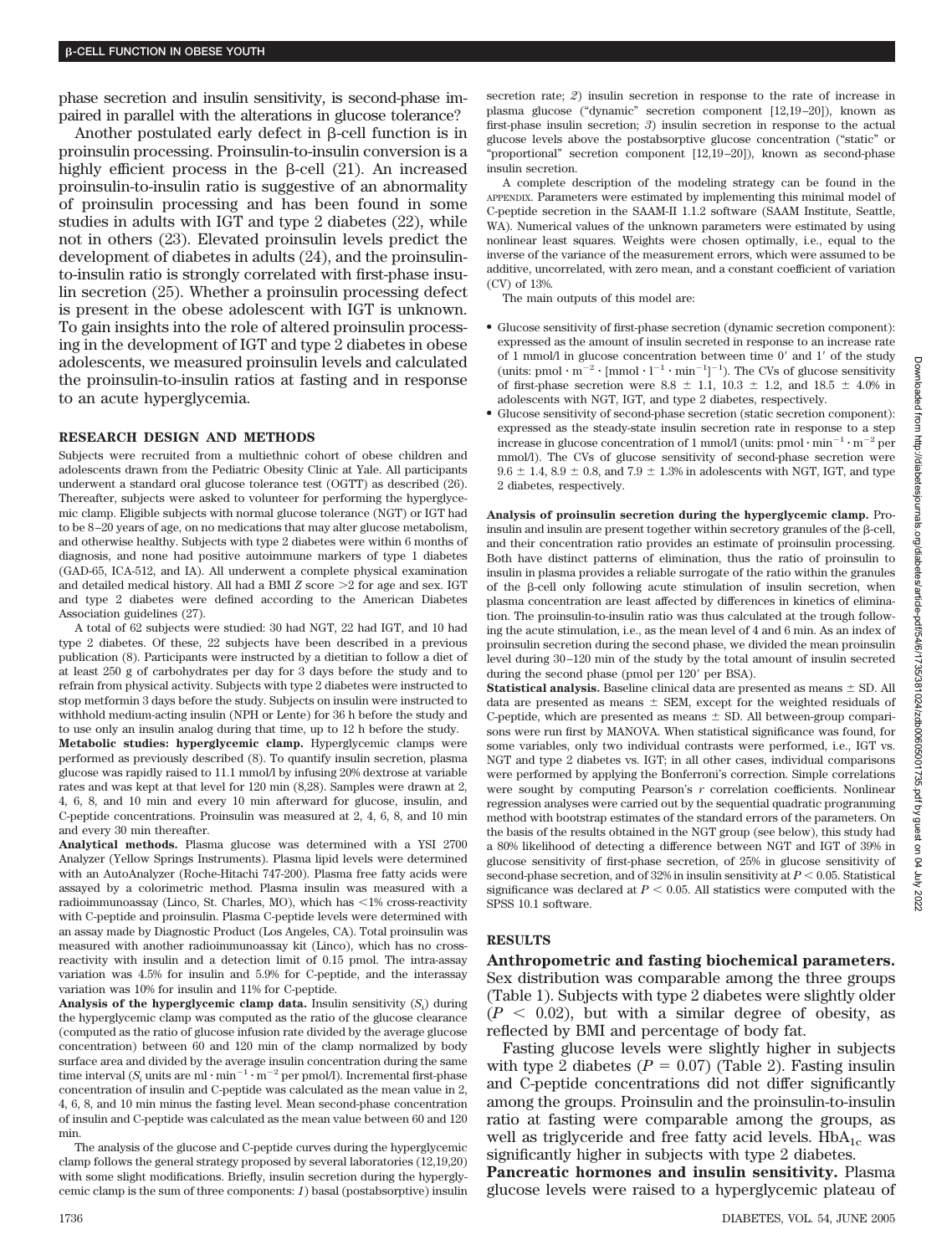| TABLE 1                                                       |  |  |  |
|---------------------------------------------------------------|--|--|--|
| Demographic and anthropometric features of the study subjects |  |  |  |

| <b>NGT</b>     | IGT            | Type 2 diabetes | P value |
|----------------|----------------|-----------------|---------|
| 30(12/18)      | 22(10/12)      | 10(4/6)         | 0.92    |
| 6/8/16         | 7/9/6          | 5/3/2           | 0.144   |
| $13.8 \pm 0.5$ | $13.1 \pm 0.6$ | $15.0 \pm 0.8$  | < 0.05  |
| $160 \pm 2$    | $159 \pm 2$    | $166 \pm 4$     | 0.25    |
| $99.6 \pm 4$   | $95 \pm 6$     | $106 \pm 6$     | 0.47    |
| $38.0 \pm 1.1$ | $37.2 \pm 1.6$ | $38.3 \pm 1.3$  | 0.78    |
| $41.3 \pm 1.1$ | $41.3 \pm 1.4$ | $38.7 \pm 1.9$  | 0.27    |
|                |                |                 |         |

Data are means  $\pm$  SE. AA, African American; C, Caucasian; H, Hispanic.

11.1 mmol/l in all three groups (Fig. 1). There were some minor, albeit statistically significant, differences in plasma glucose concentrations between type 2 diabetic and nondiabetic subjects at 40 and 50 min. All groups demonstrated a biphasic pattern of insulin/C-peptide secretion, yet of different magnitudes. Plasma C-peptide concentrations mirrored insulin concentrations in the contrasts between type 2 diabetic and nondiabetic adolescents. Mean incremental first-phase insulin concentrations were not different between NGT and IGT subjects (118  $\pm$  69 vs.  $94 \pm 59$  µU/ml,  $P = 0.46$ ) yet were lower in subjects with type 2 diabetes (48  $\pm$  34  $\mu$ U/ml) compared with subjects with NGT  $(P = 0.013)$ . Mean incremental first-phase Cpeptide concentrations were greater in NGT compared with IGT subjects (1,404  $\pm$  665 vs. 960  $\pm$  435 pmol/l, *P* = 0.015) and versus subjects with type 2 diabetes (590  $\pm$  377 pmol/l,  $P = 0.001$ ).

Mean second-phase insulin concentration was comparable among the participants,  $(262 \pm 142, 312 \pm 284, )$  and  $129 \pm 73$  µU/ml for NGT, IGT, and type 2 diabetes, respectively), while mean second-phase C-peptide concentrations were greater in subjects with NGT compared with subjects with type 2 diabetes (4,174  $\pm$  1,079 vs. 2,709  $\pm$ 1,190 pmol/l,  $P = 0.007$  but not different than subjects with IGT (4,145  $\pm$  1,357 pmol/l,  $P = 0.99$ ).

Insulin sensitivity was not statistically different among the three groups  $(P = 0.17)$ , although there was a trend  $(P < 0.06)$  for lower values in the IGT subjects  $(0.094 \pm 0.009)$ 0.014) than in NGT (0.119  $\pm$  0.013) and in type 2 diabetic  $(0.143 \pm 0.024)$  subjects.

**Model-derived parameters.** The model fit to the Cpeptide data were fairly good in all three groups, as shown by the weighted residuals (Table 3). Glucose sensitivity of first-phase insulin secretion was lower in IGT than in NGT adolescents  $(P < 0.01)$  and even lower in type 2 diabetic than in IGT subjects  $(P < 0.01)$  (Fig. 2). Glucose sensitivity

of second-phase insulin secretion was similar in NGT and in IGT participants but lower in type 2 diabetic patients than in either nondiabetic group  $(P = 0.004)$  (Fig. 2).

Glucose sensitivities of first- and second-phase insulin secretion were positively correlated to each other in the pooled dataset  $(P = 0.002)$  (Table 4). Glucose sensitivity of first-phase insulin secretion was not correlated with insulin sensitivity but was negatively correlated to both fasting (Table 4) and 2-h ( $r = -0.39, P < 0.01$ ) plasma glucose.

There was no correlation between fasting plasma glucose and glucose sensitivity of second-phase insulin secretion in the pooled dataset (Table 4). However, in the subjects with NGT, there was a positive correlation between these two parameters  $(r = 0.42; P = 0.02)$ . Glucose sensitivity of second-phase insulin secretion was negatively correlated with insulin sensitivity in the pooled dataset  $(P < 0.0001)$  (Table 4). This negative correlation was statistically significant in the adolescents with NGT  $(r = -0.42, P < 0.03)$  and in those with IGT  $(r = -0.63, P < 0.03)$  $P = 0.002$ ) (Fig. 3). In the children with type 2 diabetes  $(n = 10)$ , the correlation between insulin sensitivity and glucose sensitivity of second-phase insulin secretion (*r*  $-0.52$ ) was not significant. Glucose sensitivity of first- and second-phase secretion correlated with the OGTT-derived insulinogenic index ( $r = 0.31$ ,  $P = 0.02$  and  $r = 0.38$ ,  $P =$ 0.005, respectively).

In the pooled dataset, a power function was the best descriptor of the inverse relationship between insulin sensitivity and glucose sensitivity of second-phase secretion  $(P < 0.01)$ , with a similar curve for the adolescents with either NGT or IGT and a separate curve, significantly  $(P < 0.05)$  shifted to the left, for the adolescents with type 2 diabetes (Fig. 4). Thus, for any degree of insulin sensitivity, glucose sensitivity of second-phase insulin secretion was significantly less in type 2 diabetic than in either IGT or NGT adolescents (Fig. 4). The exponent  $(-0.367)$  of this

| TABLE 2 |                                   |  |
|---------|-----------------------------------|--|
|         | <b>Fasting biochemical values</b> |  |

|                             | <b>NGT</b>      | <b>IGT</b>      | Type 2 diabetes | P value   |
|-----------------------------|-----------------|-----------------|-----------------|-----------|
| Glucose (mmol/l)            | $5.27 \pm 0.09$ | $5.32 \pm 0.09$ | $5.71 \pm 0.21$ | 0.07      |
| Insulin $(mU/l)$            | $33.2 \pm 2.4$  | $40.0 \pm 3.5$  | $36.8 \pm 3.6$  | 0.36      |
| $C$ -peptide $(mmol/l)$     | $1.12 \pm 0.07$ | $1.33 \pm 0.08$ | $1.11 \pm 0.02$ | 0.23      |
| $HbA_{1c}$ (%)              | $5.2 \pm 0.3$   | $5.4 \pm 0.4$   | $7.1 \pm 1.6^*$ | P < 0.001 |
| Proinsulin (pmol/l)         | $26 \pm 2$      | $34 \pm 5$      | $33 \pm 7$      | 0.22      |
| Proinsulin-to-insulin ratio | $0.80 \pm 0.31$ | $0.78 \pm 0.30$ | $1.07 \pm 0.64$ | 0.17      |
| Triglicerides (mg/dl)       | $98 \pm 8$      | $119 \pm 13$    | $128 \pm 27$    | 0.25      |
| Free fatty acids            | $545 \pm 222$   | $528 \pm 125$   | $480 \pm 111$   | 0.62      |

Data are means  $\pm$  SE.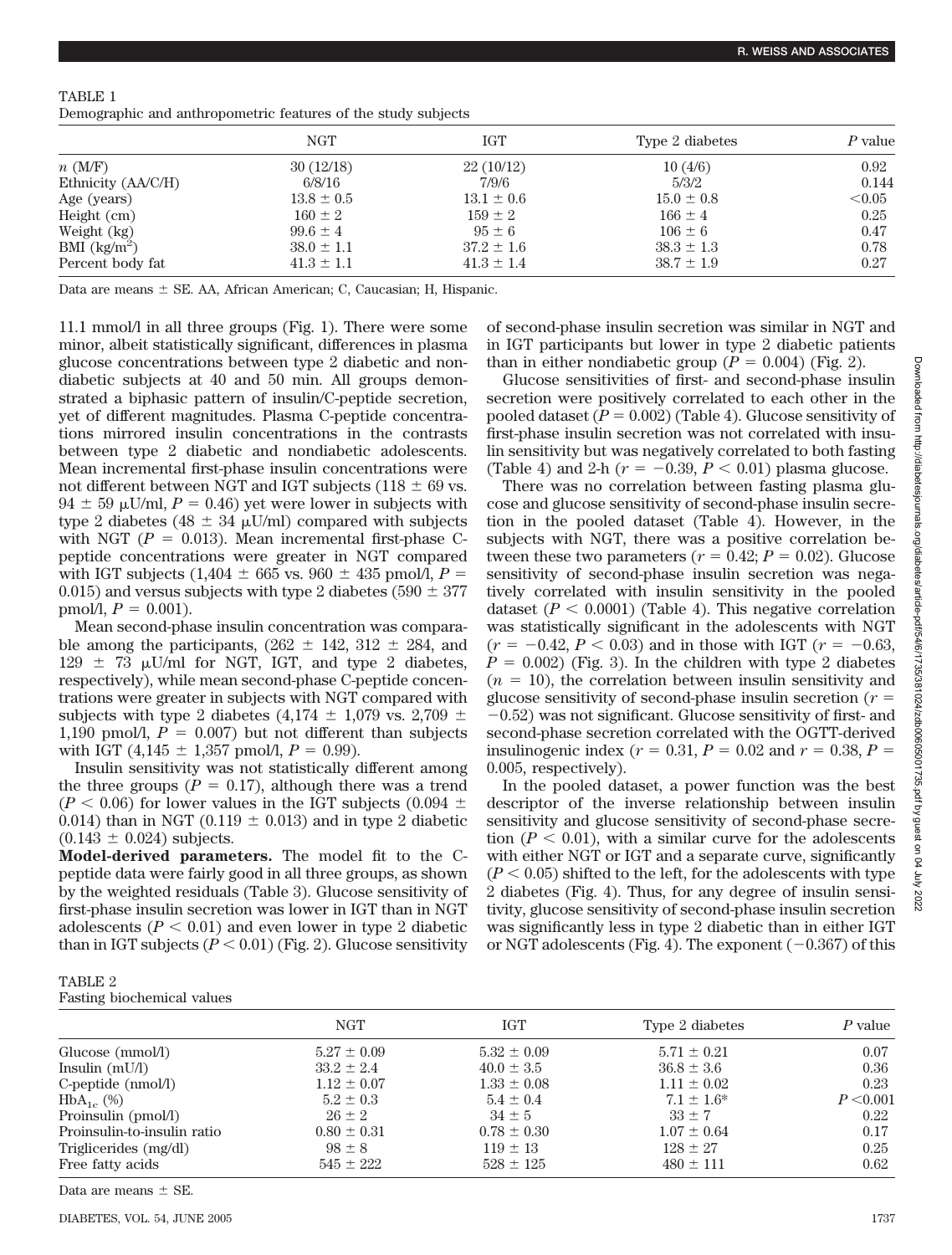

Glucose on Hyperglycemic Clamp





**FIG. 1. Glucose, insulin, and C-peptide during the hyperglycemic clamp.**  $\blacklozenge$ , NGT;  $\blacksquare$ , IGT;  $\blacktriangle$ , type 2 diabetes (T2DM).  $A: {}^{*}P < 0.05$  and  ${}^{**}P < 0.01$ **for type 2 diabetes vs. IGT.** *B***: †***P* - **0.01 for 4, 6, and 8 min; \****P* **< 0.05 and \*\****P* **< 0.01 for diabetes vs. IGT.** *C***: †***P* **< 0.05 for IGT vs. NGT for 6 and 8 min and** *P* **< 0.01 for type 2 diabetes vs. IGT for 4 and 6 min; \****P* **< 0.05 and \*\****P* **< 0.01 for type 2 diabetes vs. IGT.**

power function was significantly different from  $-1$  (95% CI  $-0.50$  to 0.10).

**Proinsulin responses.** Proinsulin levels were similar between NGT and IGT subjects, with diabetic subjects tending to lower their levels along the study (Fig. 5). In contrast, the proinsulin-to-insulin ratio during the study, at the trough of the first phase (4–6 min) and at the last 30 min of the clamp was significantly higher in diabetic subjects compared with both other groups, while it was similar in NGT and IGT subjects. The proinsulin-to-insulin ratio during the second phase was  $0.15 \pm 0.01$  in NGT,  $0.15 \pm 0.01$  in IGT, and  $0.24 \pm 0.04$  pmol  $\cdot$  l<sup>-1</sup>  $\cdot$  pmol<sup>-1</sup> per

#### TABLE 3

Weighted residuals (i.e., difference between measured and model predicted C-peptide concentration divided by the SD of C-peptide measurement) of model fit to plasma C-peptide experimental data of the hyperglycemic clamps performed in NGT, IGT, and type 2 diabetic adolescents

|                |                  | C-peptide weighted residuals |                  |  |  |  |
|----------------|------------------|------------------------------|------------------|--|--|--|
|                | <b>NGT</b>       | IGT                          | DM2              |  |  |  |
| Time           | $(n = 30)$       | $(n = 22)$                   | $(n = 10)$       |  |  |  |
| $\overline{2}$ | $-0.34 \pm 0.36$ | $-0.06 \pm 0.44$             | $-0.08 \pm 0.11$ |  |  |  |
| 4              | $0.41 \pm 0.38$  | $0.31 \pm 0.38$              | $0.28 \pm 0.58$  |  |  |  |
| 6              | $0.18 \pm 0.47$  | $-0.04 \pm 0.34$             | $0.14 \pm 0.55$  |  |  |  |
| 8              | $-0.37 \pm 0.52$ | $-0.41 \pm 0.33$             | $-0.45 \pm 0.34$ |  |  |  |
| 10             | $-0.16 \pm 0.63$ | $-0.07 \pm 0.39$             | $0.10 \pm 0.57$  |  |  |  |
| 20             | $0.50 \pm 0.61$  | $0.58 \pm 0.61$              | $0.32 \pm 0.37$  |  |  |  |
| 40             | $0.15 \pm 0.75$  | $-0.39 \pm 0.75$             | $-0.18 \pm 0.65$ |  |  |  |
| 60             | $-0.30 \pm 0.59$ | $-0.05 \pm 0.66$             | $-0.21 \pm 0.50$ |  |  |  |
| 80             | $-0.20 \pm 0.70$ | $0.04 \pm 0.66$              | $-0.10 \pm 0.83$ |  |  |  |
| 100            | $-0.02 \pm 0.65$ | $0.19 \pm 0.57$              | $0.34 \pm 0.42$  |  |  |  |
| 120            | $0.58 \pm 0.80$  | $0.19 \pm 0.65$              | $0.23 \pm 0.77$  |  |  |  |

Data are means  $\pm$  SD. The weighted residuals are a quantitative assessment of the goodness-of-fit of the models to the data: a theorically perfect fit should generate weighted residuals with mean of 0 and SD of 1.

 $120' \times$  BSA in diabetic subjects ( $P = 0.004$  vs. IGT or NGT). The proinsulin-to-insulin ratio negatively correlated with first-phase sensitivity of the  $\beta$ -cell ( $r = -0.57$ ,  $P <$ 0.001).

## **DISCUSSION**

In this study, we performed a relatively large number of hyperglycemic clamps in order to study the role of  $\beta$ -cell function in the alterations of glucose regulation in the obese adolescent. State-of-the-art modeling of insulin secretion was applied to the hyperglycemic clamp studies (12,18). The importance of using C-peptide for assessment of insulin secretion is illustrated by the statistically significant differences in plasma C-peptide levels between NGT and IGT adolescents at early time points of the clamp, which were not mirrored by plasma insulin concentrations.

**First-phase insulin secretion.** Our data demonstrate that in the passage from NGT to IGT to type 2 diabetes, the obese adolescent experiences a fall in first-phase insulin secretion. For each change in glucose tolerance, the decrement of first-phase sensitivity to glucose was approximately the same  $\left(\sim 1,500 \text{ pmol/m}\cdot \left(\text{mmol}\cdot l^{-1}\cdot \text{min}^{-1}\right)^{-1},\right)$ or one-third of the average value in the obese adolescent with NGT. Since there were no significant differences in insulin sensitivity among the three groups, the best correlate of glucose tolerance class was first-phase insulin secretion, in close agreement with a wealth of data obtained in adults (12). This does not mean that insulin resistance is not important in the pathophysiology of hyperglycemia. Rather, in the complex interplay between the body tissue demands for insulin and the capability of  $\beta$ -cells to cope with them, cross-sectional studies of groups homogeneous for insulin sensitivity are bound to highlight the fact that  $\beta$ -cell performance declines with raising levels of glucose. The truly relevant findings of studies such as ours are not whether B-cell function is impaired when glycemia rises, but at which stage of glucose regulation and which facets of  $\beta$ -cell function fail.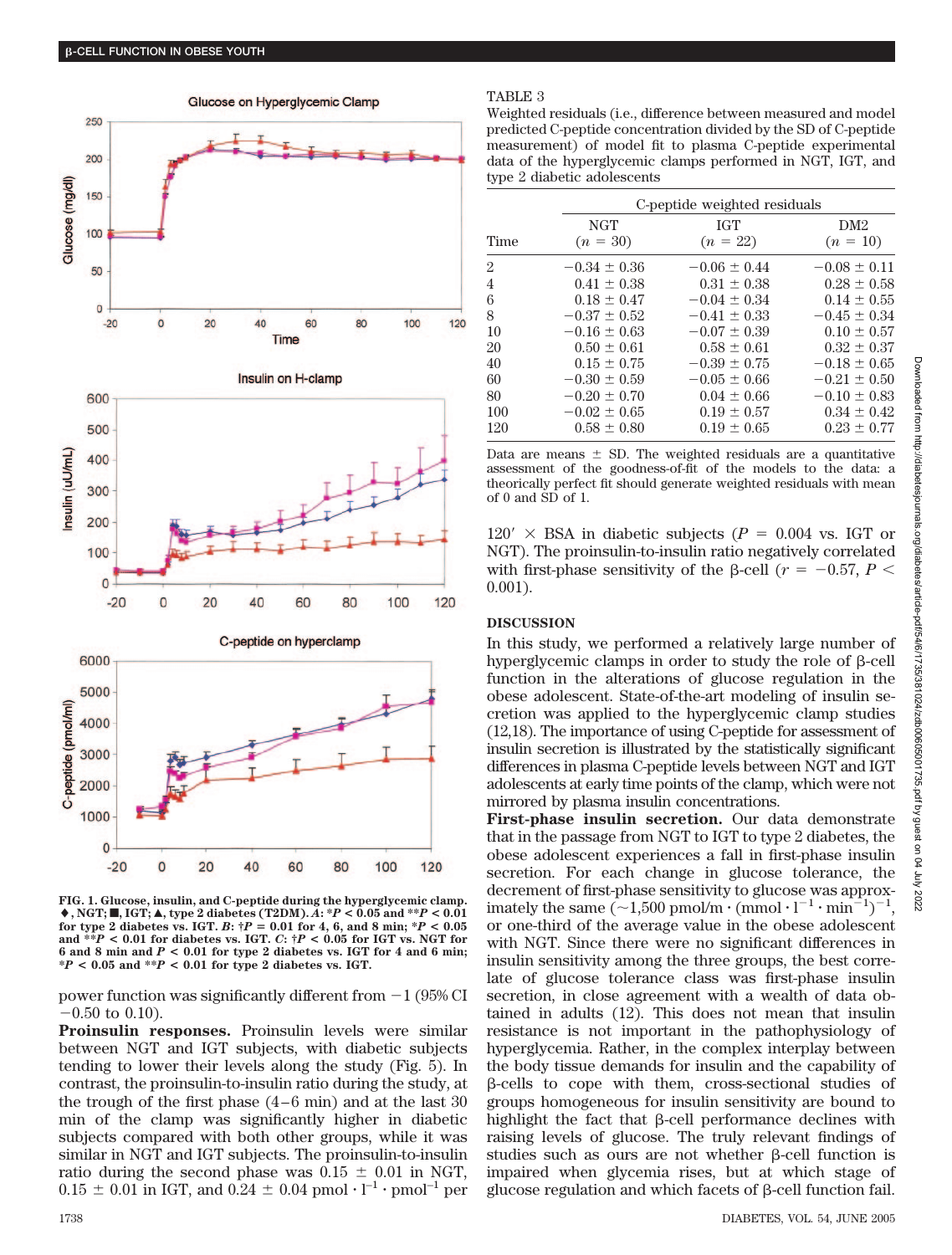

**FIG. 2. Glucose sensitivity of the first- and second-phase insulin response in NGT, IGT, and diabetic subjects.** *A***: Glucose sensitivity of -cell first-phase secretion in adolescents with NGT (blue), IGT (yel-** $\frac{1}{2}$ **low**), and type 2 diabetes (T2DM) (red). *B*: Glucose sensitivity of  $\beta$ -cell **second-phase secretion in adolescents with NGT (blue), IGT (yellow), and type 2 diabetes (red).** *P* **< 0.01 for IGT vs. NGT;** *P* **< 0.02 for type 2 diabetes vs. IGT.**

The seemingly comparable insulin sensitivity among the groups is at variance with our previous study, where we clearly found greater insulin resistance in obese adolescents with IGT compared with obese adolescents with NGT (8). Insulin sensitivity measured using the hyperglycemic clamp is the result of insulin action on peripheral tissues and of mass action of glucose or glucose effectiveness. The latter may be totally preserved, making it difficult to bring out defects in insulin sensitivity in groups of insulin-resistant subjects using this technique. Furthermore, the spectrum of insulin sensitivity values in obese children and adolescents with NGT is very broad and overlaps with the distribution of insulin sensitivity in youngsters with IGT (29). The cross-sectional nature of the study prevents us from indicating the time course of development of insulin resistance and secretion defects. There may be inherent genetic factors unique for subjects prone to develop altered glucose metabolism that emerge in the context of severe obesity-related insulin resistance.

Importantly, the profile of plasma insulin concentration showed a much milder decline, which was not statistically significant, implying a change in insulin clearance that attempts to compensate for the decline in  $\beta$ -cell secretion. Indeed, this phenomenon has been described in dogs fed a high-lipid diet (15) and in first-degree relatives of patients with type 2 diabetes after a 4-day intravenous lipid infusion (30). Thus, in children insulin clearance may undergo adaptive changes to maintain glucose homeostasis and should be taken into account when insulin concentration is used to assess  $\beta$ -cell secretory function.

The relevance of the decline of first-phase insulin secretion to glucose regulation in obese children, albeit being a rather common finding, is still not entirely understood. In adults, acute loss of first-phase insulin secretion, achieved experimentally by somatostatin infusion, blunts and delays the inhibition of endogenous glucose production (31). In several studies, insulin levels at early time points of a meal, which do not necessarily reflect first-phase insulin secretion, are strongly related to glucose tolerance, assessed as glucose concentration at 120 min (32,33). Using OGTTs in obese youth and the insulinogenic index as a surrogate for the acute insulin response, we showed that increased 2-h plasma glucose levels within the range of NGT are associated with a specific impairment of  $\beta$ -cell responsiveness distinct from the deterioration of insulin sensitivity (34). In Pima Indians, individuals who progress from NGT to type 2 diabetes display a prominent and progressive fall in the acute insulin response during an intravenous glucose tolerance test (35). More recently, it has been shown that the acute insulin response to intravenous glucose is strongly related to (presumed)  $\beta$ -cell mass in patients undergoing islet transplantation (36). Evidence has been provided that a loss of  $\beta$ -cell mass characterizes type 2 diabetes, presumably as a result of accelerated apoptosis (37). Thus, the progressive decrease in first-phase insulin secretion as glucose regulation worsens, seen in the present study, may be due in part and be proportional to a decline in  $\beta$ -cell mass in obese adolescents, the latter representing a critical pathogenetic step in the onset of altered glucose metabolism. In such a case,

#### TABLE 4

Correlation matrix in the whole dataset  $(n = 62)$ 

|                                  | Fasting<br>glucose | Fasting<br>insulin | Fasting<br>C-peptide | S.       | First-phase<br>glucose sensitivity |
|----------------------------------|--------------------|--------------------|----------------------|----------|------------------------------------|
| Fasting glucose                  |                    |                    |                      |          |                                    |
| <b>Fasting insulin</b>           | $0.32*$            |                    |                      |          |                                    |
| <b>Fasting C-peptide</b>         | $0.28\dagger$      | 0.701              |                      |          |                                    |
| $S_i$                            | $-0.14$            | $-0.671$           | $-0.59$ $\pm$        |          |                                    |
| First-phase glucose sensitivity  | $-0.31\dagger$     | 0.04               | 0.04                 | $-0.19$  |                                    |
| Second-phase glucose sensitivity | 0.07               | $0.30\dagger$      | $0.33*$              | $-0.531$ | $0.39*$                            |

 $*P < 0.01$ ;  $\dagger P < 0.05$ ;  $\ddagger P < 0.001$ .

2022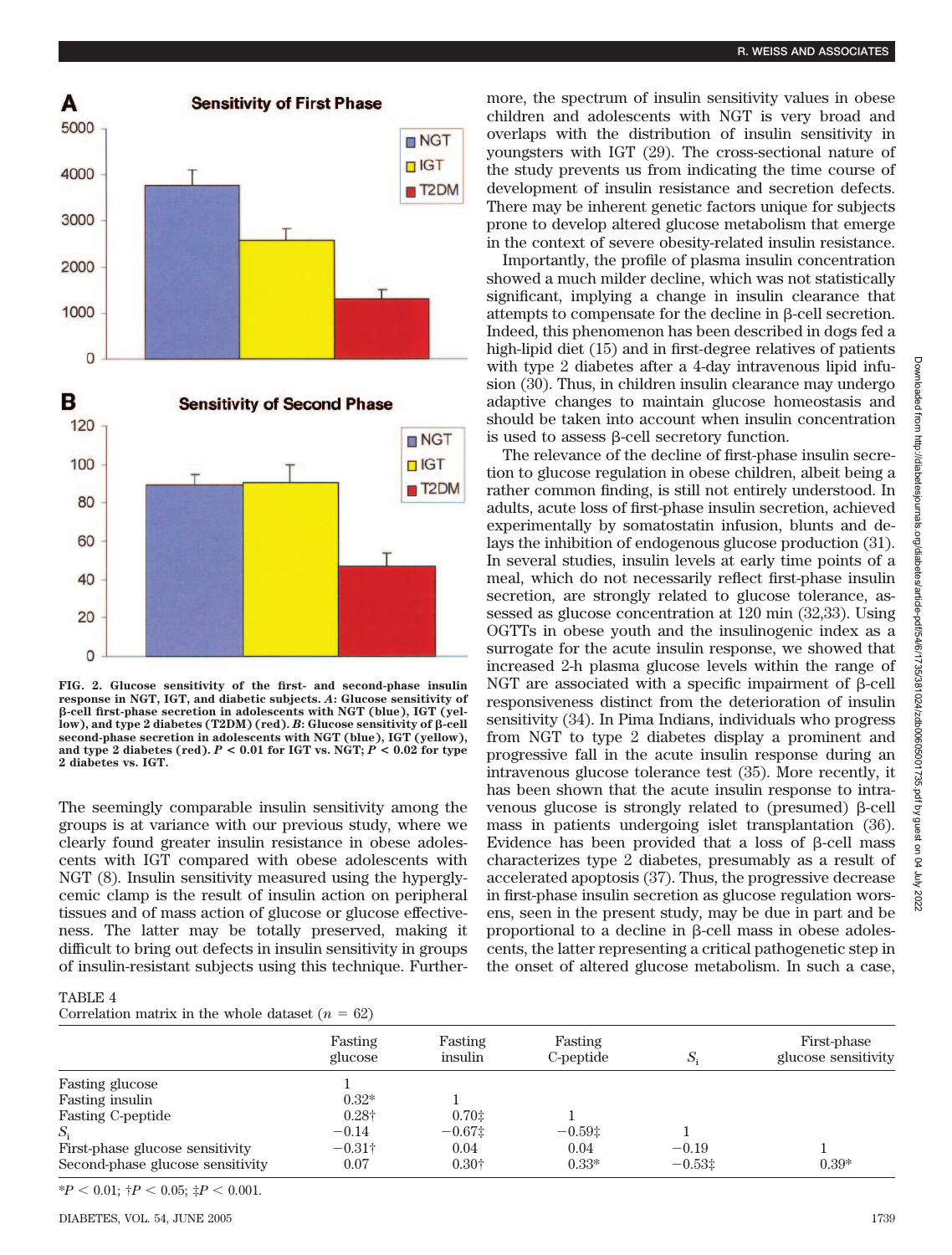

**FIG. 3. Relation of fasting plasma glucose and the -cell glucose sensitivity of second-phase insulin secretion in subjects with NGT (***A***) and IGT**  $(B)$ . Scatterplot of glucose sensitivity of  $\beta$ -cell second-phase secretion (*y* axis) vs. fasting plasma glucose in adolescents with NGT (*A*), IGT (*B*).

first-phase insulin secretion may represent an important target and a key index to monitor the effects of therapy. **Second-phase insulin secretion.** Our results revealed that, in close agreement with the adult data (12), an inverse curvilinear relationship exists between insulin sensitivity, as assessed by the hyperglycemic clamp, and glucose sensitivity of second-phase secretion in the obese adolescent. This relationship is best described by a power function whose exponent is significantly different from  $-1$ . Of note, insulin sensitivity, assessed by the hyperglycemic clamp, reflects peripheral insulin sensitivity because under these experimental conditions endogenous glucose production is neglible (38). Thus, in childhood, the -cell burden to compensate for insulin resistance grows



 $FIG. 4. Relation of insulin sensitivity and the  $\beta$ -cell glucose sensitivity$ **of second-phase secretion. Scatterplot of glucose sensitivity of -cell**  $\mathbf{s}$  **econd-phase secretion (** $\sigma 2^{\text{nd}}$ **;**  $y$   $\overline{\text{axis}}$ ) vs. insulin sensitivity ( $S_i$ ;  $x$   $\overline{\text{axis}}$ ) **in adolescents with NGT (), IGT (**f**), and type 2 diabetes (T2DM) (**Œ**). The two curves are generated by the following equation found by nonlinear regression analysis, as described in RESEARCH DESIGN AND** METHODS:  $\sigma 2^{nd} = A \times (1 + ds \times C) \times IS^B$ , where ds = 0 in NGT and IGT subjects and  $ds = 1$  in type 2 diabetes subjects,  $IS =$  insulin sensitivity,  $A = 36.7$  (95% CI 26.3–66.1),  $B = -0.37$  (-0.49 to -0.10), and C =  $-0.40$  ( $-0.57$  to  $-0.25$ ).

disproportionately larger when insulin resistance worsens. Other implications of the inverse curvilinear relation between insulin sensitivity and insulin secretion have been discussed by Kahn et al. (39) and by Ferrannini et al. (40).

The relationship between second-phase insulin secretion and insulin sensitivity is not grossly altered in the adolescent with IGT but is disrupted in type 2 diabetes. In contrast, in adults, most data show that the second phase of insulin secretion is also altered in IGT, even when prevailing insulin sensitivity/resistance is taken into account. It is possible, but still unproven, that our finding is age specific and reflects peculiarities of the pathophysiology of IGT related to adolescence.

Since second-phase secretion is still normal in IGT, the defect of the second phase seen in the adolescents with type 2 diabetes is an impairment specific to this age range. This does not mean that the defect of the first phase is less influential than the defect of the second phase in causing hyperglycemia, yet simply recognizes that the decline of



**FIG. 5. The proinsulin-to-insulin ratio during acute-phase insulin secretion. Proinsulin-to-insulin ratio during the hyperglycemic clamp.** *P* **< 0.001 and** *P* - **0.01 for 4 min,** *P* - **0.001 and** *P* - **0.04 for 6 min for type 2 diabetes (red) vs. NGT (blue) and IGT (yellow).**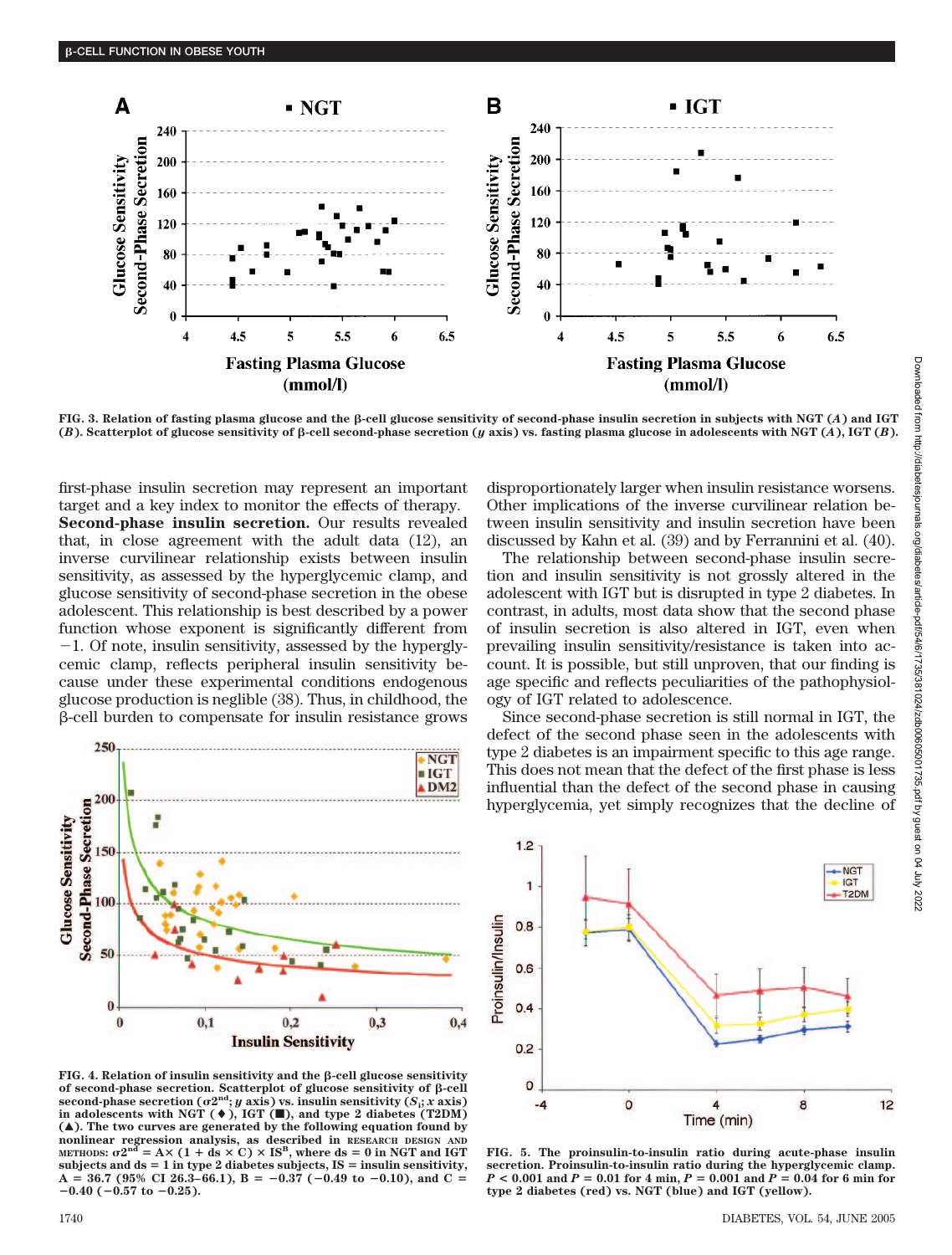the first phase accompanies the increase in ambient glucose levels across the whole range of glycemia, whereas the defect in the second phase is required for the development of type 2 diabetes. Importantly, the relationship between second-phase secretion and insulin sensitivity, although still detectable in the children with diabetes, is clearly shifted to the left. Thus, we speculate that loss of the capability of B-cell second-phase secretion to compensate for insulin resistance is a pathophysiological fingerprint of type 2 diabetes in childhood. In a nutshell, the defect of the first phase is the most sensitive index of both nondiabetic and diabetic hyperglycemia, but the disruption of the second phase is a specific hallmark of type 2 diabetes.

The positive correlation between fasting plasma glucose and glucose sensitivity of second-phase insulin secretion observed in the NGT subjects is reminiscent of the positive effect that chronic mild hyperglycemia may exert on  $\beta$ -cell function in humans (41). Since this relationship was not present in the children with IGT, it may be a clue for the presence of a subtle defect of second-phase insulin secretion in IGT. However, in our opinion, this observation has only a hypothesis-generating value and it needs to be replicated in other datasets.

**Proinsulin processing.** In the present study, we found an increased proinsulin-to-insulin ratio after acute stimulation of insulin secretion only in the presence of overt diabetes. In contrast, in the obese adolescents with IGT these ratios were not increased. These findings are at variance with some data reported in adults with IGT (42) yet in agreement with others (23). It is conceivable that in the adolescent, unlike in the adult, increased proinsulinto-insulin ratios are dependent on more prolonged hyperglycemia, and thus defects in proinsulin processing do not precede the onset of overt diabetes. Another factor may be due to the young age of our subjects, as it has been suggested that the relative proinsulin content increases with age  $(43)$  and that deterioration of proinsulin processing is age dependent.

In summary, when compared with obese adolescents with similar insulin resistance, those with IGT and those with type 2 diabetes display a progressive loss of glucose sensitivity of  $\beta$ -cell first-phase secretion. In contrast, the homeostatic loop between insulin sensitivity and glucose sensitivity of  $\beta$ -cell second-phase secretion is apparently preserved in IGT but disrupted in type 2 diabetes. This is accompanied by alterations in the proinsulin-to-insulin processing, as reflected by an increase in the proinsulinto-insulin secretion ratio. Thus, IGT is characterized by an alteration of first-phase secretion, and several B-cell defects concur to cause diabetes in childhood. The exact quantitative relevance for glucose homeostasis, pathophysiologic primacy, time sequence, and molecular basis of these abnormalities remains to be determined.

## **APPENDIX**

The analysis of the glucose and C-peptide curves during the hyperglycemic clamps follows the general strategy used by Toffolo et al. (18) and by Mari et al. (19) with some modifications. Both these research groups have introduced the concept that the so-called first-phase insulin secretion can be modeled as a response of the  $\beta$ -cell to the rate of increase in glucose concentration, when the latter is  $>0$ . To this we added a time-dependent fading of this form of stimulus on insulin secretion, which was described by Toschi et al. in humans (44). It has been known for a long time that the so-called second-phase insulin secretion can be described as a  $\beta$ -cell response to glucose concentration above a glucose threshold (14,45). Herein are the equations describing our model of glucose induced insulin secretion during a hyperglycmeic clamp:

$$
dcp_1(t)/dt = ISR(t) + cp_{two} \times k_{12} - (k_{01} + k_{21}) \times cp_1
$$

where  $ISR =$  insulin secretion rate,  $cp_1 = C$ -peptide mass in the accessible compartment,  $cp_2 = C$ -peptide mass in the remote compartment,  $k_{12}$  and  $k_{21}$  = rate constants between the two C-peptide compartments, and  $k_{01}$  = rate constant of the irreversible loss of C-peptide from the accessible compartment.

$$
ISR(t) = BSR + SR1st(t) + SR2nd(t)
$$

where BSR = basal insulin secretion rate,  $SR1^{st}$  = firstphase insulin secretion rate, and  $SR2<sup>nd</sup>$  = second-phase insulin secretion rate.

$$
\text{BSR} = \text{CP}_b \times \text{V}_1 \times \text{k}_{01}
$$

where  $\rm CP_{b}$  is basal (pretest) C-peptide concentration and  $V_1$  is the volume of the accessible compartment of Cpeptide.

 $\text{CD}_1\text{st}(t) = \text{XI}^{\text{st}}(t) \times \tau^{-1}$ 

$$
dX1^{st}(t)/dt = \sigma1^{st} \times \{[dG(t)/dt]/[log(1.1 + t)]\}
$$

$$
- X1^{st}(t) \times t^{-1} \text{ if } dG(t)/dt > 0
$$

$$
dX1^{st}(t)/dt = -X1^{st}(t) \times t^{-1} \text{ if } dG(t)/dt \le 0
$$

where  $\sigma_1^{\text{st}} =$  glucose sensitivity of first-phase insulin secretion,  $G(t)$  = plasma glucose concentration,  $X1<sup>st</sup>(t)$  = C-peptide mass made available for first-phase insulin secretion,  $\tau$  = time constant of first-phase insulin secretion, and the term  $log(1.1 + t)$  accomodates the time-associated  $\alpha$  decline of  $\sigma$ 1st documented in humans during a hyperglycemic stimulus. Finally, the response  $SR1<sup>st</sup>(t)$  to the rate of increase of glucose is detected at the sampling site after a pure time delay (distinct from  $\tau$ ), which is another unknown parameter estimated by the model.

$$
SR2nd(t) = X2nd(t) \times \delta^{-1}
$$

$$
dX2nd(t)/dt = \sigma 2nd \times [G(t) - \theta] - X2nd(t) \times \tau^{-1}
$$

where  $\sigma 2^{nd}$  = glucose sensitivity of second-phase insulin secretion,  $X2<sup>nd</sup>(t) = C$ -peptide mass made available for first-phase insulin secretion,  $\theta$  = glucose threshold above which  $\beta$ -cell responds with second-phase insulin secretion to plasma glucose concentration, and  $\delta$  = time constant of second-phase insulin secretion.

Please note that in previous reports (12,45),  $\sigma$ 2<sup>nd</sup> was presented as  $\beta$ . The reasons to change the abbreviation are to mark the use of a somewhat different model and to highlight the conceptual similarity between  $\sigma$ 1<sup>st</sup> and  $\sigma$ 2<sup>nd</sup>. Both of them are "glucose sensitivities" of the  $\beta$ -cell to the rate of increase in glucose concentration and to glucose concentration itself, respectively. C-peptide kinetic parameters were computed according to the equations by Van Cauter et al. (17).  $CP_b$  and  $\theta$  were assumed to be equal to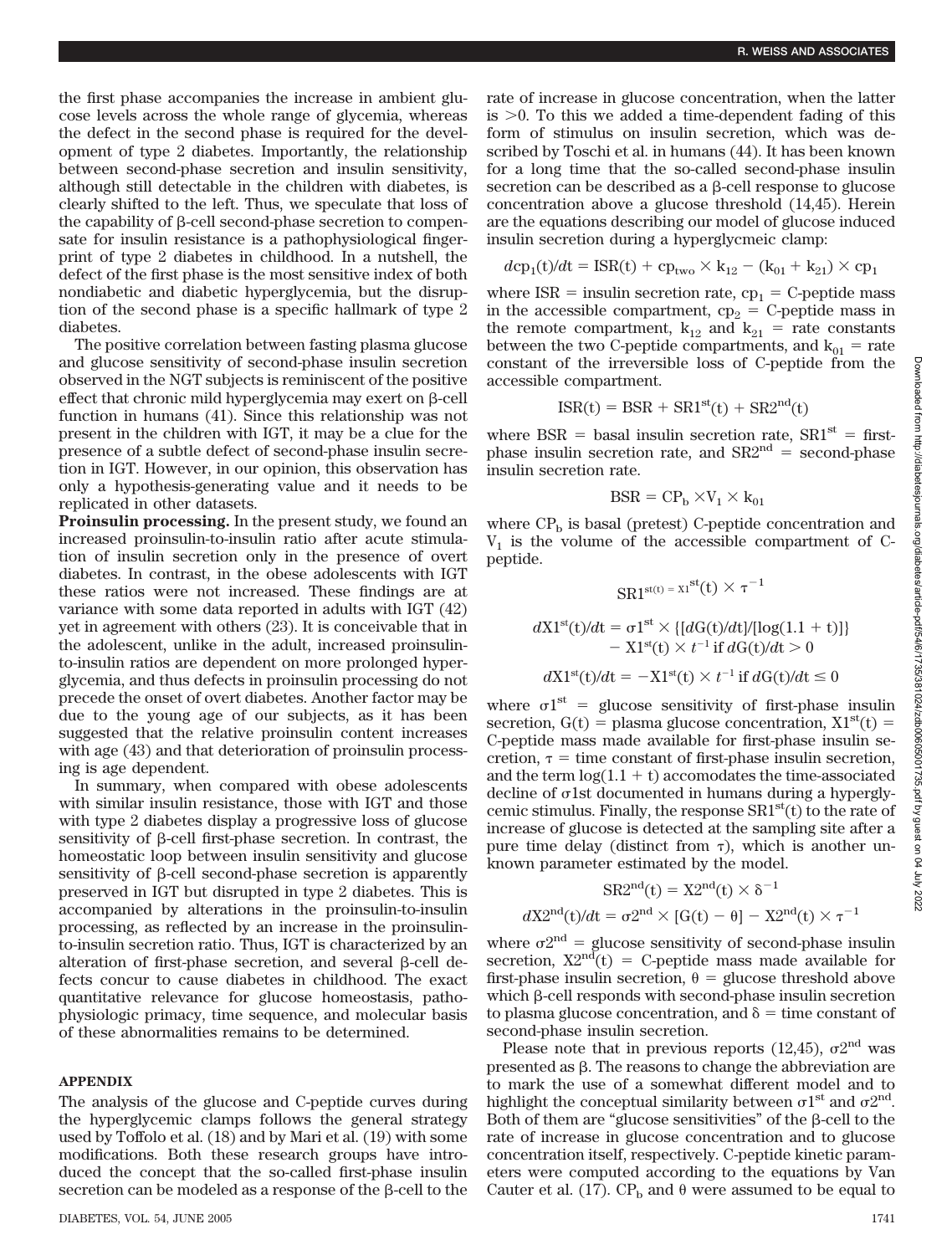pretest C-peptide and glucose concentration, respectively. This model was implemented in the SAAM 1.2 software. The unknown parameters estimated by the model were:  $\sigma$ 1<sup>st</sup> = glucose sensitivity of first-phase insulin secretion,  $\tau$  = time constant of first-phase insulin secretion,  $\sigma 2^{nd}$  = glucose sensitivity of second-phase insulin secretion, and  $\delta$  = time constant of second-phase insulin secretion.

## **ACKNOWLEDGMENTS**

This study was supported by grants R01 HD-40787 and R01-HD 28016 to S.C., grants M01 RR-00125 and M01 RR-06022 from the National Institutes of Health, a MURST 60% Grant from University of Verona to R.B., and by The Stephen I. Morse Pediatric Diabetes Research Fund to R.W. S.C. is a recipient of the K24 HD-01464 Award for Patient-Oriented Research.

We are particularly grateful to all adolescents who participated in the study. We thank the nursing staff for the excellent care given to our subjects during the studies. We thank Mikhail Smolgovsky, Aida Groszmann, Andrea Belous, and the staff of the Yale–New Haven Hospital General Clinical Research Center for expert technical assistance with the studies. We are indebted to Dr. Linda Boselli for performing the model bases assessment of -cell function.

#### **REFERENCES**

- 1. Strauss RS, Pollack HA: Epidemic increase in childhood overweight, 1986–1998. *JAMA* 286:2845–2848, 2001
- 2. Rosenbloom AL, Joe JR, Young RS, Winter WE: Emerging epidemic of type 2 diabetes in youth. *Diabetes Care* 22:345–54, 1999
- 3. Del Prato S, Marchetti P, Bonadonna RC: Phasic insulin release and metabolic regulation in type 2 diabetes. *Diabetes* 51 (Suppl. 1):S109–S116, 2002
- 4. Gerich JE: Metabolic abnormalities in impaired glucose tolerance. *Metabolism* 46:40–43, 1997
- 5. Pimenta W, Mitrakou A, Jensen T, Yki-Jarvinen H, Daily G, Gerich J: Insulin secretion and insulin sensitivity in people with impaired glucose tolerance. *Diabet Med* 13:S33–S36, 1996
- 6. Weyer C, Bogardus C, Pratley RE: Metabolic characteristics of individuals with impaired fasting glucose and/or impaired glucose tolerance. *Diabetes* 48:2197–2203, 1999
- 7. Del Prato S, Marchetti P, Bonadonna RC: Phasic insulin release and metabolic regulation in type 2 diabetes. *Diabetes* 51 (Suppl. 1):S109–S116, 2002
- 8. Weiss R, Dufour S, Taksali SE, Tamborlane WV, Petersen KF, Bonadonna RC, Boselli L, Barbetta G, Allen K, Rife F, Savoye M, Dziura J, Sherwin R, Shulman GI, Caprio S: Prediabetes in obese youth: a syndrome of impaired glucose tolerance, severe insulin resistance, and altered myocellular and abdominal fat partitioning. *Lancet* 362:951–957, 2003
- 9. Goran MI, Bergman RN, Avila Q, Watkins M, Ball GD, Shaibi GQ, Weigensberg MJ, Cruz ML: Impaired glucose tolerance and reduced beta-cell function in overweight Latino children with a positive family history for type 2 diabetes. *J Clin Endocrinol Metab* 89:207–212, 2004
- 10. Gungor N, Arslanian S: Progressive beta cell failure in type 2 diabetes mellitus of youth. *J Pediatr* 144:656–659, 2004
- 11. Bergman RN, Ader M, Huecking K, Van Citters G: Accurate assessment of beta-cell function: the hyperbolic correction. *Diabetes* 51 (Suppl. 1):S212– 220, 2002
- 12. Bonadonna RC, Stumvoll M, Fritsche A, Muggeo M, Haring H, Bonora E, van Haeften TW: Altered homeostatic adaptation of first- and second-phase beta-cell secretion in the offspring of patients with type 2 diabetes: studies with a minimal model to assess β-cell function. *Diabetes* 52:470-480, 2003
- 13. Kahn SE, Prigeon RL, McCulloch DK, Boyko EJ, Bergman RN, Schwartz MW, Neifing JL, Ward WK, Beard JC, Palmer JP, Porte D Jr.: Quantification of the relationship between insulin sensitivity and B-cell function in human subjects: evidence for a hyperbolic function. *Diabetes* 42:1663–1672, 1993
- 14. Bergman RN, Phillips LS, Cobelli C: Physiologic evaluation of factors controlling glucose tolerance in man: measurement of insulin sensitivity

and beta-cell glucose sensitivity from the response to intravenous glucose. *J Clin Invest* 68:1456–1467, 1981

- 15. Mittelman SD, Van Citters GW, Kim SP, Davis DA, Dea MK, Hamilton-Wessler M, Bergman RN: Longitudinal compensation for fat-induced insulin resistance includes reduced insulin clearance and enhanced B-cell response. *Diabetes* 49:2116–2125, 2000
- 16. Del Prato S, Marchetti P, Bonadonna RC: Phasic insulin release and metabolic regulation in type 2 diabetes. *Diabetes* 51 (Suppl. 1):S109–S116, 2002
- 17. Van Cauter E, Mestrez F, Sturis J, Polonsky KS: Estimation of insulin secretion rates from C-peptide levels: comparison of individual and standard kinetic parameters for C-peptide clearance. *Diabetes* 41:368–377, 1992
- 18. Toffolo G, Breda E, Cavaghan MK, Ehrmann DA, Polonsky KS, Cobelli C: Quantitative indexes of beta-cell function during graded up&down glucose infusion from C-peptide minimal models. *Am J Physiol Endocrinol Metab* 280:E2–E10, 2001
- 19. Mari A, Camastra S, Toschi E, Giancaterini A, Gastaldelli A, Mingrone G, Ferrannini E: A model for glucose control of insulin secretion during 24 h of free living. *Diabetes* 50 (Suppl. 1):S164–S168, 2001
- 20. Steil GM, Hwu CM, Janowski R, Hariri F, Jinagouda S, Darwin C, Tadros S, Rebrin K, Saad MF: Evaluation of insulin sensitivity and B-cell function indexes obtained from minimal model analysis of a meal tolerance test. *Diabetes* 53:1201–1207, 2004
- 21. Goodge KA, Hutton JC: Translational regulation of proinsulin biosynthesis and proinsulin conversion in the pancreatic beta-cell. *Semin Cell Dev Biol* 11:235–42, 2002
- 22. Kahn SE, Leonetti DL, Prigeon RL, Boyko EJ, Bergstom RW, Fujimoto WY: Proinsulin levels predict the development of non-insulin-dependent diabetes mellitus (NIDDM) in Japanese-American men. *Diabet Med* 13 (9 Suppl. 6):S63–S66, 1996
- 23. Stumvoll M, Fritsche A, Stefan N, Hardt E, Haring H: Evidence against a rate-limiting role of proinsulin processing for maximal insulin secretion in subjects with impaired glucose tolerance and beta-cell dysfunction. *J Clin Endocrinol Metab* 86:1235–1239, 2001
- 24. Hanley AJ, D'Agostino R Jr, Wagenknecht LE, Saad MF, Savage PJ, Bergman R, Haffner SM: Increased proinsulin levels and decreased acute insulin response independently predict the incidence of type 2 diabetes in the Insulin Resistance Atherosclerosis Study. *Diabetes* 51:1263–1270, 2002
- 25. Fritsche A, Madaus A, Stefan N, Tschritter O, Maerker E, Teigeler A, Haring H, Stumvoll M: Relationships among age, proinsulin conversion, and  $\beta$ -cell function in nondiabetic humans. *Diabetes* 51 (Suppl. 1):S234– S239, 2002
- 26. Sinha R, Fisch G, Teague B, Tamborlane WV, Banyas B, Allen K, Savoye M, Rieger V, Taksali S, Barbetta G, Sherwin RS, Caprio S: Prevalence of impaired glucose tolerance among children and adolescents with marked obesity. *N Engl J Med* 14; 346:802–810, 2002
- 27. Expert Committee on the Diagnosis and Classification of Diabetes Mellitus: Report of the Expert Committee on the Diagnosis and Classification of Diabetes Mellitus. *Diabetes Care* 22 (Suppl. 1):S5–S19, 1999
- 28. DeFronzo RA, Tobin JD, Andres R: Glucose clamp technique: a method for quantifying insulin secretion and resistance. *Am J Physiol* 237:E214–E223, 1979
- 29. Yeckel CW, Weiss R, Dziura J, Taksali SE, Dufour S, Burgert TS, Tamborlane WV, Caprio S: Validation of insulin sensitivity indices from oral glucose tolerance test parameters in obese children and adolescents. *J Clin Endocrinol Metab* 89:1096–101, 2004
- 30. Kashyap S, Belfort R, Gastaldelli A, Pratipanawatr T, Berria R, Pratipanawatr W, Bajaj M, Mandarino L, DeFronzo R, Cusi K: A sustained increase in plasma free fatty acids impairs insulin secretion in nondiabetic subjects genetically predisposed to develop type 2 diabetes. *Diabetes* 52:2461–2474, 2003
- 31. Luzi L, DeFronzo RA: Effect of loss of first-phase insulin secretion on hepatic glucose production and tissue glucose disposal in humans. *Am J Physiol* 257:E241–E246, 1989
- 32. Mitrakou A, Kelley D, Veneman T, Jenssen T, Pangburn T, Reilly J, Gerich J: Contribution of abnormal muscle and liver glucose metabolism to postprandial hyperglycemia in NIDDM. *Diabetes* 39:1381–1390, 1990
- 33. Gastaldelli A, Ferrannini E, Miyazaki Y, Matsuda M, DeFronzo RA: Beta-cell dysfunction and glucose intolerance: results from the San Antonio metabolism (SAM) study. *Diabetologia* 47:31–39, 2004
- 34. Yeckel CW, Taksali SE, Dziura J, Weiss R, Burgert TS, Sherwin RS, Tamborlane WV, Caprio S: The normal glucose tolerance continuum in obese youth: evidence for impairment in  $\beta$ -cell function independent of insulin resistance. *J Clin Endocrinol Metab* 90:747–54, 2005
- 35. Weyer C, Bogardus C, Mott DM, Pratley RE: The natural history of insulin